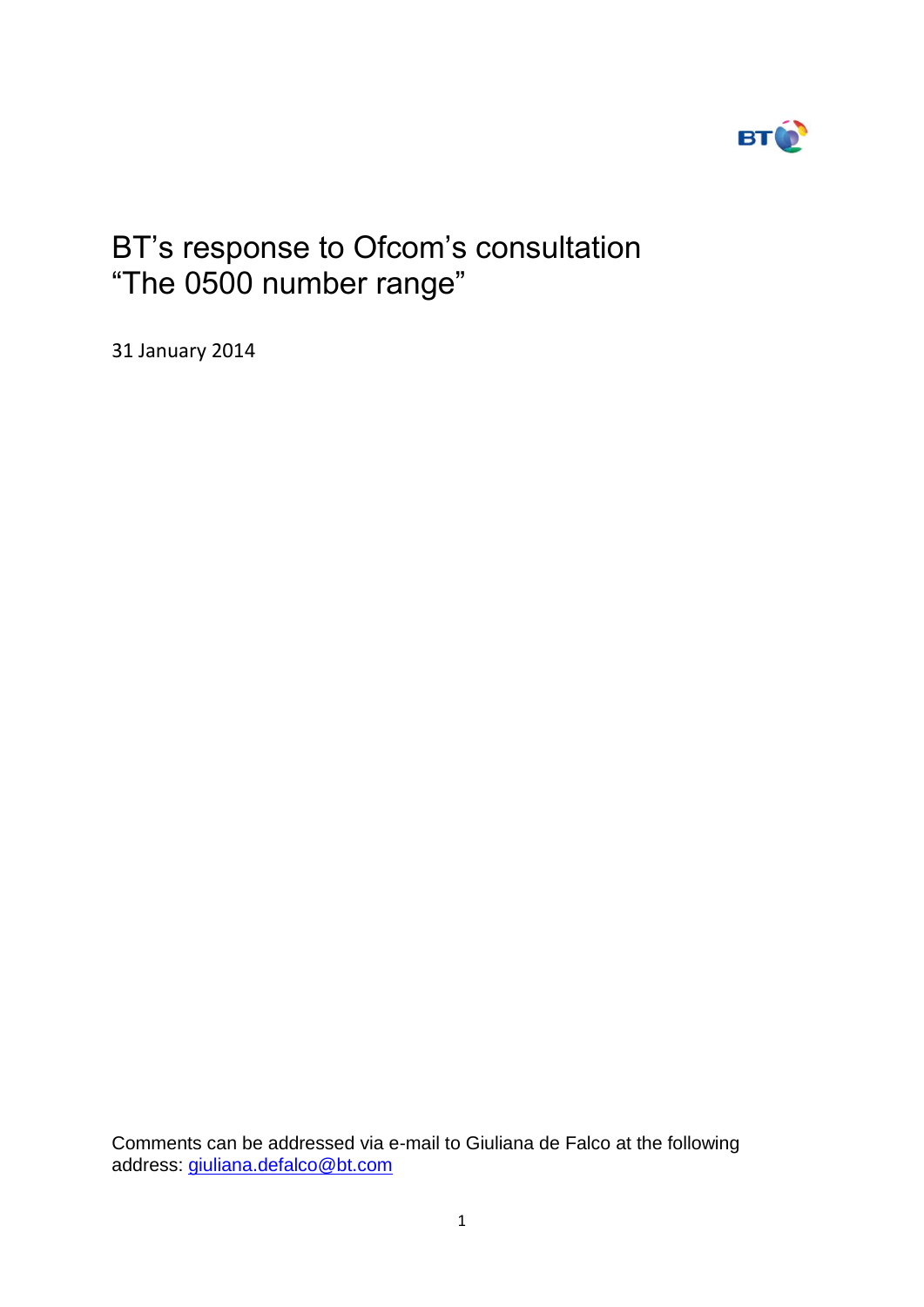## **Contents**

| <b>Section</b>                      | Page |
|-------------------------------------|------|
| <b>Executive summary</b>            | 3    |
| <b>Summary of BT's position</b>     | 3    |
| <b>Legal Framework</b>              | 4    |
| <b>Ofcom consultation questions</b> | 6    |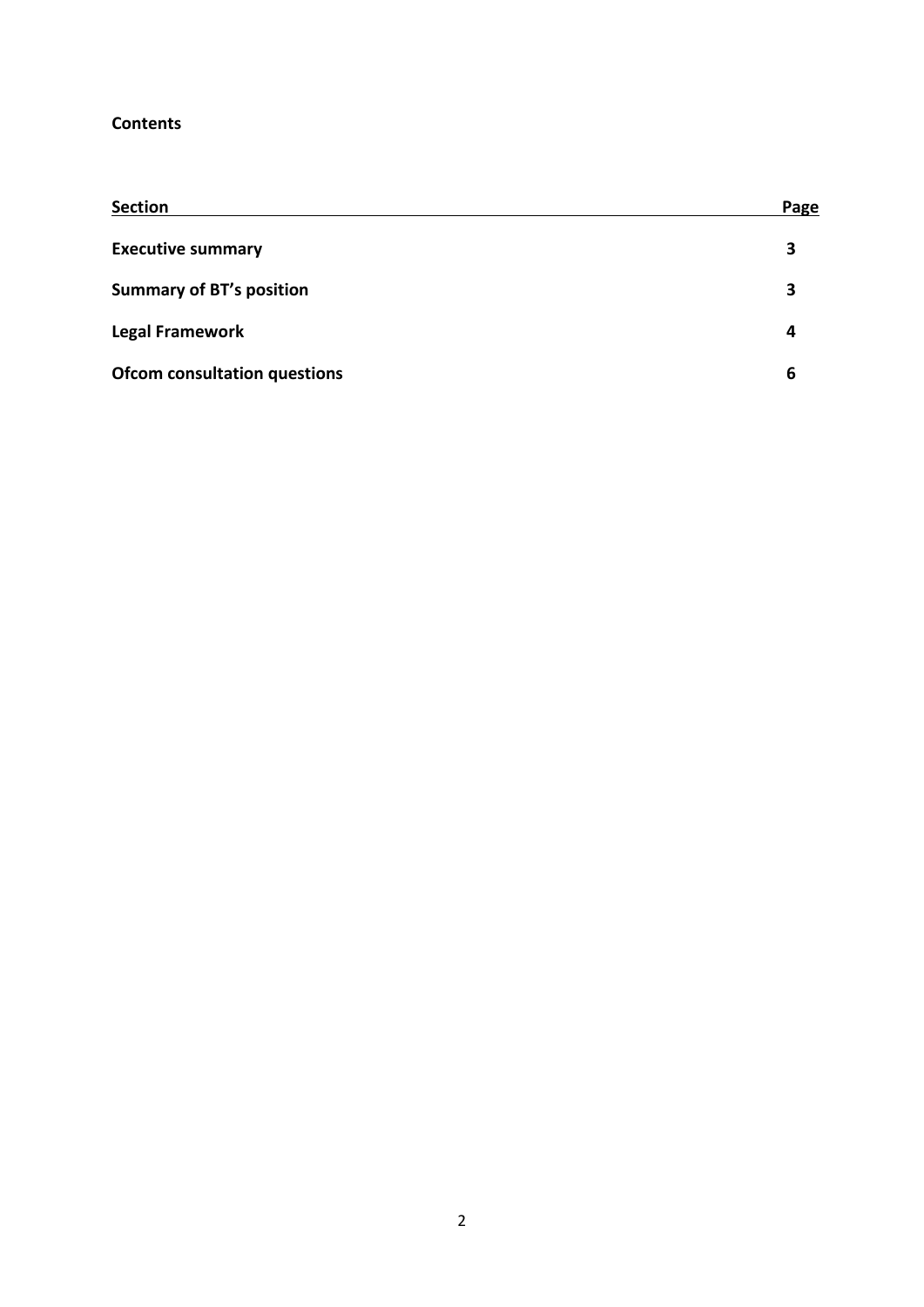#### **Executive summary**

Our response to your specific consultation questions is below. However, we believe that options outside of Ofcom's proposals have been disregarded too swiftly and we have therefore set them out again here to ensure they are reconsidered.

We additionally have comments on the legal framework within which Ofcom's proposals must be assessed.

#### **Summary of BT's position**

We are disappointed by Ofcom's determination to continue to pursue the withdrawal of the 0500 number range notwithstanding the arguments presented by BT in its response to the October 2012 consultation, which sought to demonstrate how much better the option of making 0500 free-tocaller would be for consumers and businesses currently using these numbers.

Having considered the revised proposals, we continue to believe that the benefits of withdrawal identified by Ofcom would not outweigh the harm and costs associated with the withdrawal, especially in the context of a declining market.

Ofcom recognizes in paragraph 2.11 that most SPs favour the option of making the range free to all callers. This is the same option favoured by BT and by Vodafone.

More importantly, Ofcom has not identified any consumer harm in the current use of 0500 number range, except the fact that callers are normally charged from mobile networks, as they are for the 080 number range. However, this issue would remain unresolved up to some point in 2017 if the current proposal was confirmed, while if the 0500 number range were to be regulated in the same way as 080, as we proposed, it would be resolved in June 2015. We therefore believe that the proposed withdrawal not only will not be welcomed by the SPs, who will be forced to change their numbers, but this solution will not address effectively Ofcom's concerns about consumers' lack of awareness and potential harm.

For the above reasons, we continue to prefer the option of making 0500 range free-to-caller as for the 080 range, as this is the option that would best maximise the interests of UK consumers.

Furthermore, we believe that the withdrawal option would create some serious issues concerning undue discrimination (see post) if the withdrawal option is implemented.

The only way to partially limit its discriminatory effects would be by keeping the identified number sub-range closed to new businesses, not only during the 3-year of migration period but also

3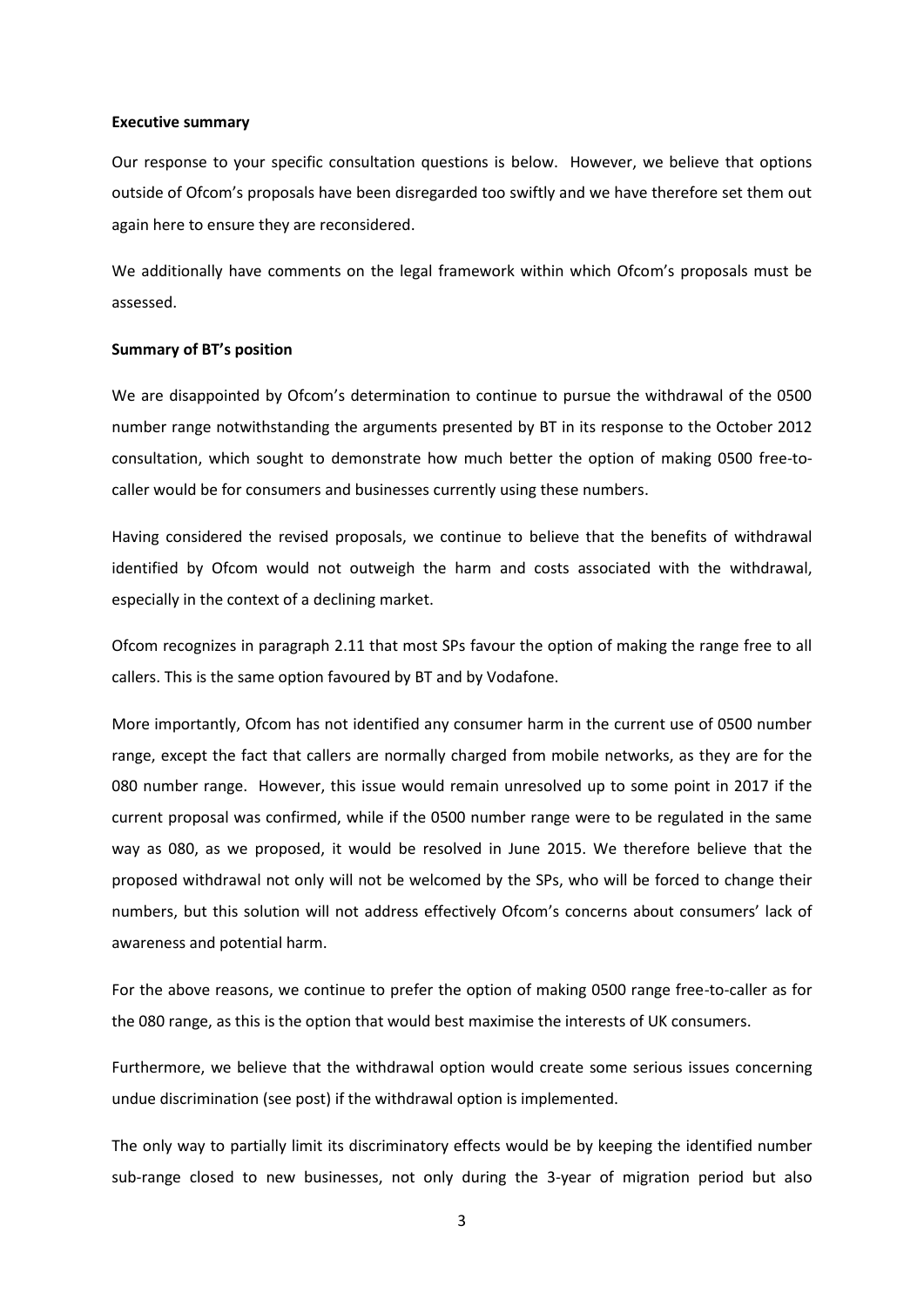afterwards. This measure, though not helpful for increasing the level of utilization of the sub-range, is the only viable way to prevent the distortion in the market for free-phone services. Distortion will occur if Ofcom makes available all the numbers in the used blocks of the 080X sub-range to Vodafone, as Vodafone would then have access to a large quantity of attractive "golden" numbers not available to other suppliers.

#### **Legal framework**

We note Ofcom's revised view on the appropriate legal basis for a withdrawal of the 0500 range and its comments on the various legal tests which must be satisfied to exercise such a withdrawal.<sup>1</sup>

According to paragraph  $3.9^2$ , Ofcom considers that in the light of its revised proposals, section  $61(2)(c)$  of the Act is the most appropriate legal basis on which to proceed i.e. that such revised proposals constitute a withdrawal made for the purposes of a numbering re-organisation applicable to a particular series of numbers.

Ofcom recognises<sup>3</sup> that if section  $61(2)(c)$  is the most appropriate legal basis on which to proceed, then its revised proposals must also satisfy certain specific requirements – set out in section 62 of the Act – and also its general duty in relation to its numbering functions.

Section 62(2) of the Act sets out 3 specific requirements, the first of which reads as follows:

*The allocation is to be withdrawn only if the reorganisation, so far as it relates to numbers of any description, is not such as to discriminate unduly—*

- *(a) against particular communications providers;*
- *(b) against particular users of the allocated numbers; or*
- *(c) against a particular description of such providers or users.*

We have a two-fold concern over the ability of Ofcom's revised proposals to meet this particular requirement.

First, as stated previously, these very proposals, involving as they do a number range allocated originally to Mercury Communications, now Vodafone (C&WW) and still overwhelmingly affecting its SPs and customers, will affect Vodafone (C&WW)

**.** 

 $<sup>1</sup>$  See paragraphs 3.1-3.3.49, pages 23-33, December 2013 Consultation</sup>

 $2$  ibid

 $3$  Paragraph 3.11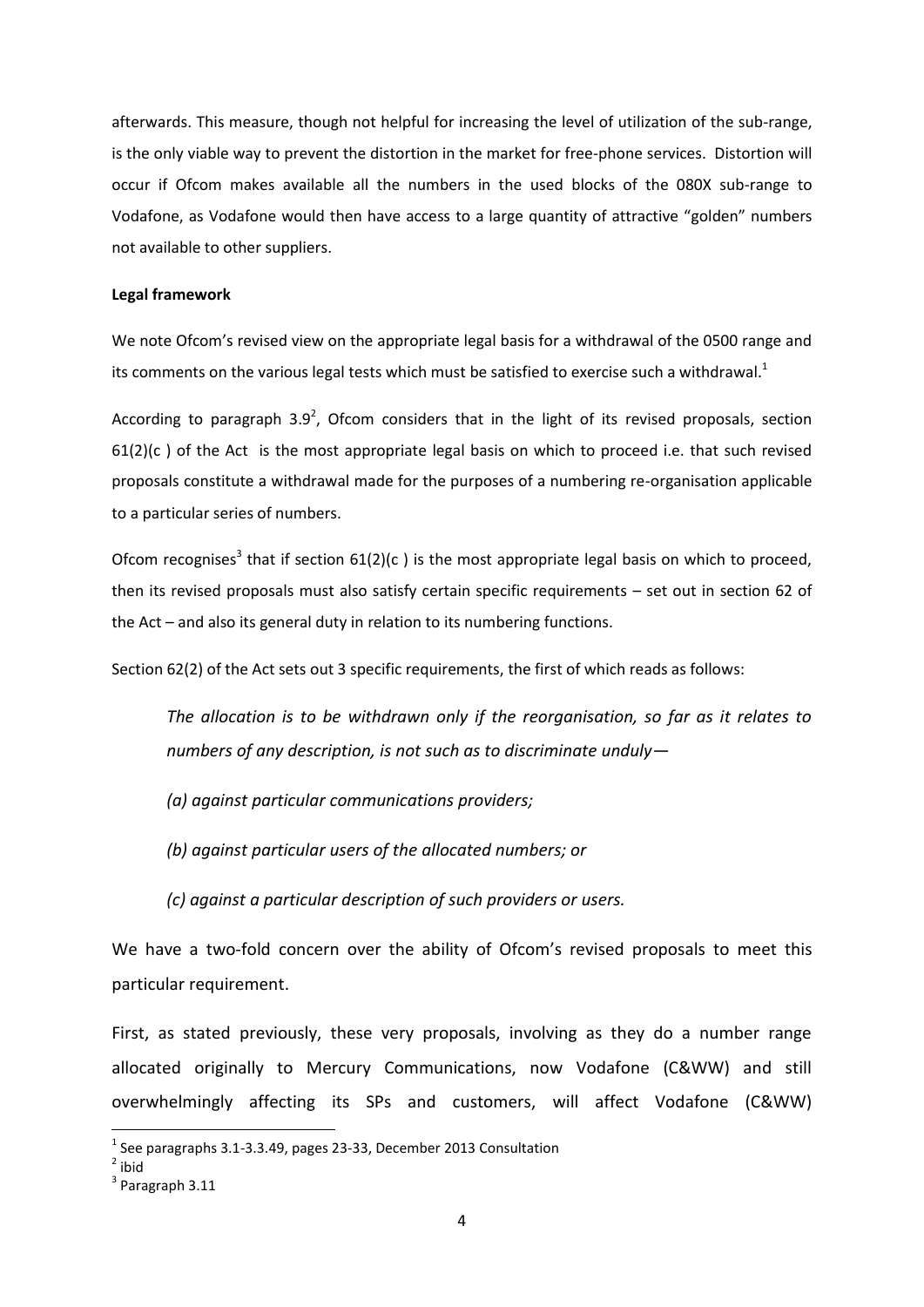disproportionately and therefore may be argued to discriminate unduly against them as a particular CP. We note that Vodafone (C&WW) has not given its consent to this reorganisation. We continue to have misgivings as to whether the benefits of these proposals outweigh the disadvantages.

Secondly, we believe that the implications of Ofcom's proposal relating to the time limited allocation of the 080X migration sub-range needs to be assessed against the same test under section 62(2) of the Act. This is just as much a feature of the allocation as the number range itself. Paragraph 2.55 of Ofcom's revised proposals states:

*2.55 In order to promote the best and most efficient use of numbers, we are therefore proposing to allocate the entire 080X migration sub-range to Vodafone, but make this allocation subject to a time limitation. That limitation will apply unless one or more 080X numbers from within a block of 10,000 numbers is used by an SP migrating from the 0500 range, in which case the allocation of that particular block to Vodafone (C&WW) will not be time-limited. Where Vodafone (C&WW) retains a 10,000 block of numbers at the end of the limitation period, it will be able to make unused numbers within that block available to new SPs which did not previously operate on the 0500 range.* 

By contrast with our first concern, we would argue that this particular proposal would unduly discriminate against other CPs, particularly those who are not afforded the same generous treatment as accorded to Vodafone (C&WW). As argued hereafter, Ofcom should check the utilization of numbers before the allocation and only allocate to Vodafone (C&WW) the 10k blocks that are in active use at the outset. Moreover, in allocating the whole sub-range to Vodafone (with the exception of unused 10k blocks), Ofcom would need to make sure that the limitation to use numbers in the 080X sub-range only for the purpose of enabling its SPs to migrate its service from the 0500 number range applies to Vodafone as well as to other CPs. The sub-range is not open for new business.

At this stage, we do not believe it is necessary to comment on the other 2 specific requirements under section 62(2) of the Act nor on the discharge of Ofcom's general duty in carrying out its numbering functions.

5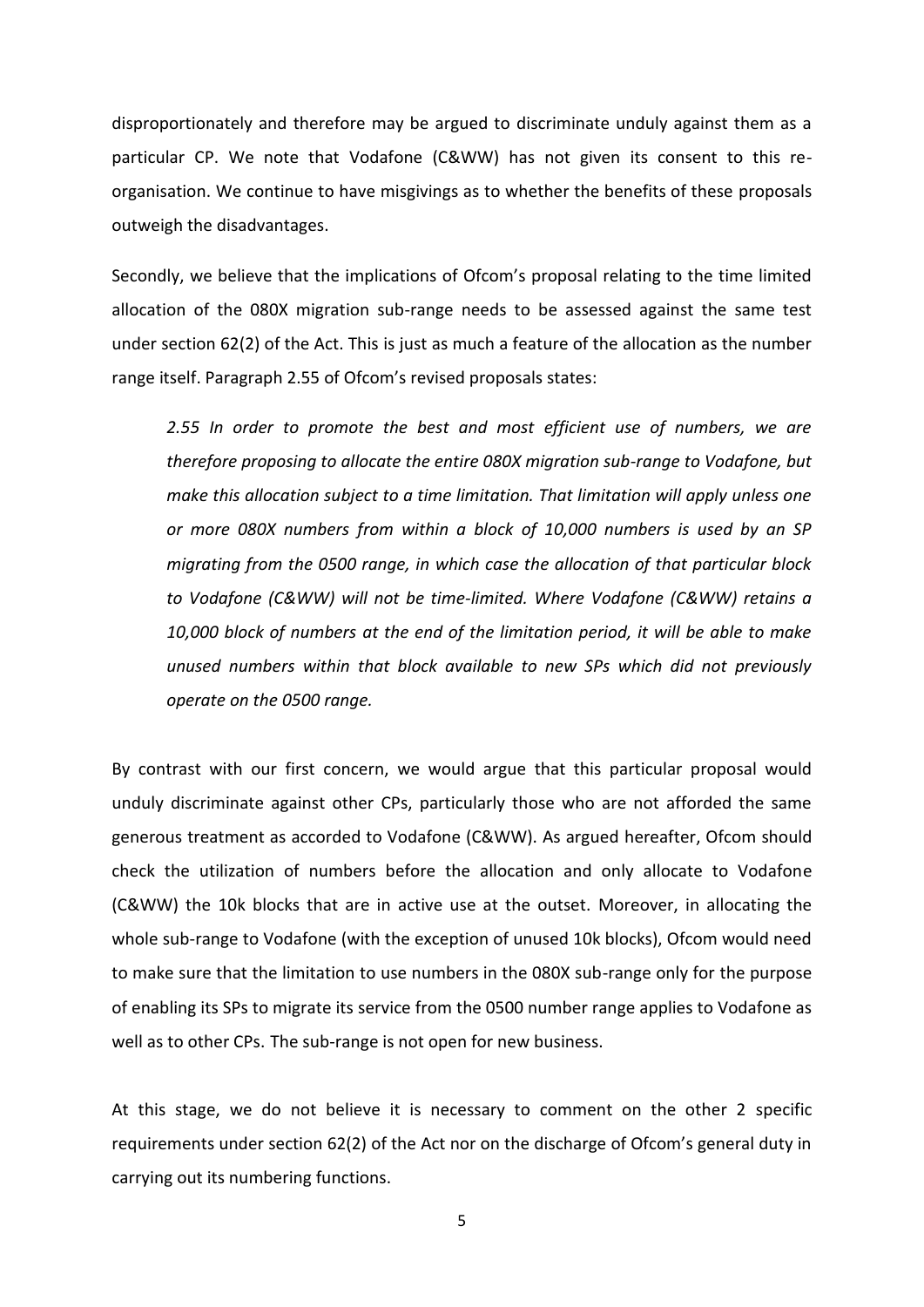### **Responses to consultation questions**

*Q2.1: Should new replacement 080 numbers – offered to SPs with 0500 numbers in use at present as a migration path away from the 0500 range, prior to the withdrawal of the 0500 range – begin with an 080 85- prefix or with an 080 50- prefix? Please explain your preference.* 

We would prefer the 080 85 sub-range as the 0808 is already in use and therefore well known by consumers as a free-phone service. The use of this sub-range would then help consumers' awareness.

*Q2.2: Do you agree with our assessment of the technical difficulties, and potentially significant costs and disruption, that would result from making the proposed 080X migration sub-range available for allocation to all CPs currently hosting active 0500 telephone numbers and that, accordingly, it is appropriate to restrict the allocation of the sub-range to Vodafone (C&WW) during the migration period? If not, please explain your reasons.* 

We agree with the technical difficulties identified by Ofcom that would result from making the proposed 080X migration sub-range available for allocation to all CPs currently hosting active 0500 telephone numbers.

However we believe that Ofcom should check the utilization of numbers before the allocation, and therefore allocate to Vodafone only the 10k blocks that include numbers used by SPs.

Moreover in allocating the whole sub-range to Vodafone (with the exception of unused 10k blocks), Ofcom would need to make sure that the limitation to use numbers in the 080X subrange only for the purpose of enabling its SPs to migrate its service from the 0500 number range applies to Vodafone as well as to other CPs.

*Q2.3: Do you agree with the measures proposed to ensure that all 0500 SPs are able to migrate regardless of the CP they use to host their 0500 number(s) currently? If not, please explain your reasons.* 

We agree, although we believe that further measures have to be taken to ensure that all CPs are treated equally not only during the 3-year of limitation period but also afterwards. In order to prevent competitive advantages to Vodafone, the sub-range has to remain

6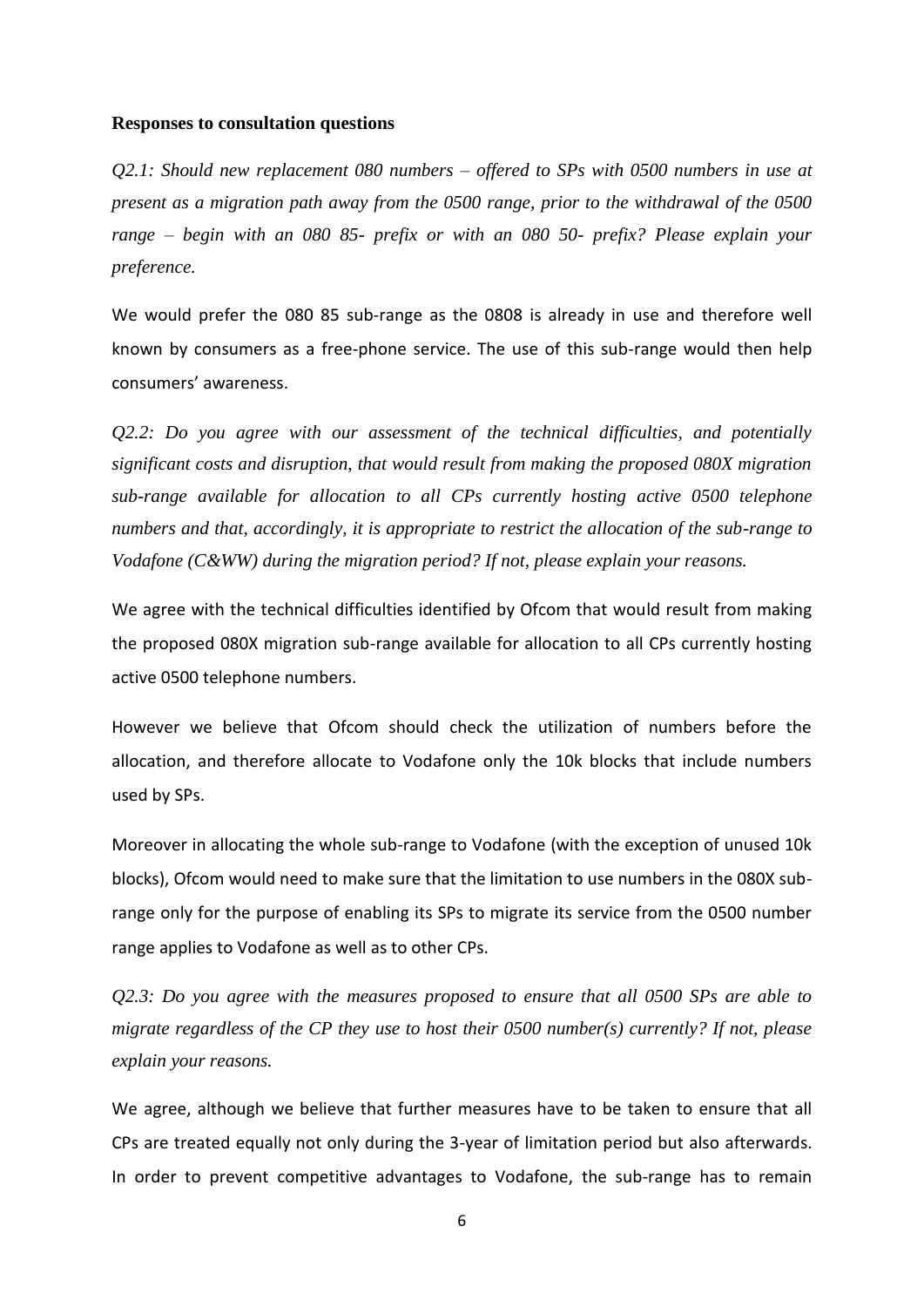closed. If Vodafone could make unused numbers available to new SPs, getting access to a potential wide range of golden numbers available on the new sub-range, that would distort the market for free-phone services where golden numbers are very important to customers and very rare at the same time. The competitive advantages to Vodafone would be evident and Ofcom's revised proposal would not satisfy the requirement of ensuring that there is no undue discrimination "against particular communications providers". Ofcom's purpose to incentivise an efficient use of telephone numbers would not justify in our view such discrimination.

Moreover, Ofcom says it will consider how to manage the unused blocks that will be reverted to it at the end of the limitation period. We believe it would be unacceptable to allocate them to Vodafone as that would only worsen the distortion in the market place as described above.

At the same time, should Ofcom open up the unused blocks in the 080X sub-range to the other CPs, we assume that any spare ranges returned to Ofcom would be at the 10k level as per the current allocation for non-geographic ranges. Allocation below the 10k block may have an impact on BT's network.

We prefer however that the entire 080X sub-range remains a closed sub-range.

*Q2.4: Do you agree with our proposal to impose a time limitation of 3 years and 3 months on the allocation of each block of 10,000 numbers within the 080X migration sub-range to Vodafone (C&WW), save to the extent that at least one number within the block is taken up by a migrating 0500 SP (in which case the allocation of that block will not be so timelimited)? If not, please explain your reasons.* 

As stated in our answer to Q2.3, we agree with the proposed time limitation to the extent that both the unused blocks, that will be reverted to Ofcom, and the used blocks allocated to Vodafone will remain closed.

*Q2.5: Do you agree with our proposal of a 3-year timeframe for the withdrawal of 0500 numbers and for the migration of active services on these numbers to a new 080X sub-range (if so desired by any individual SP operating an 0500 number)? If not, please explain your reasons*.